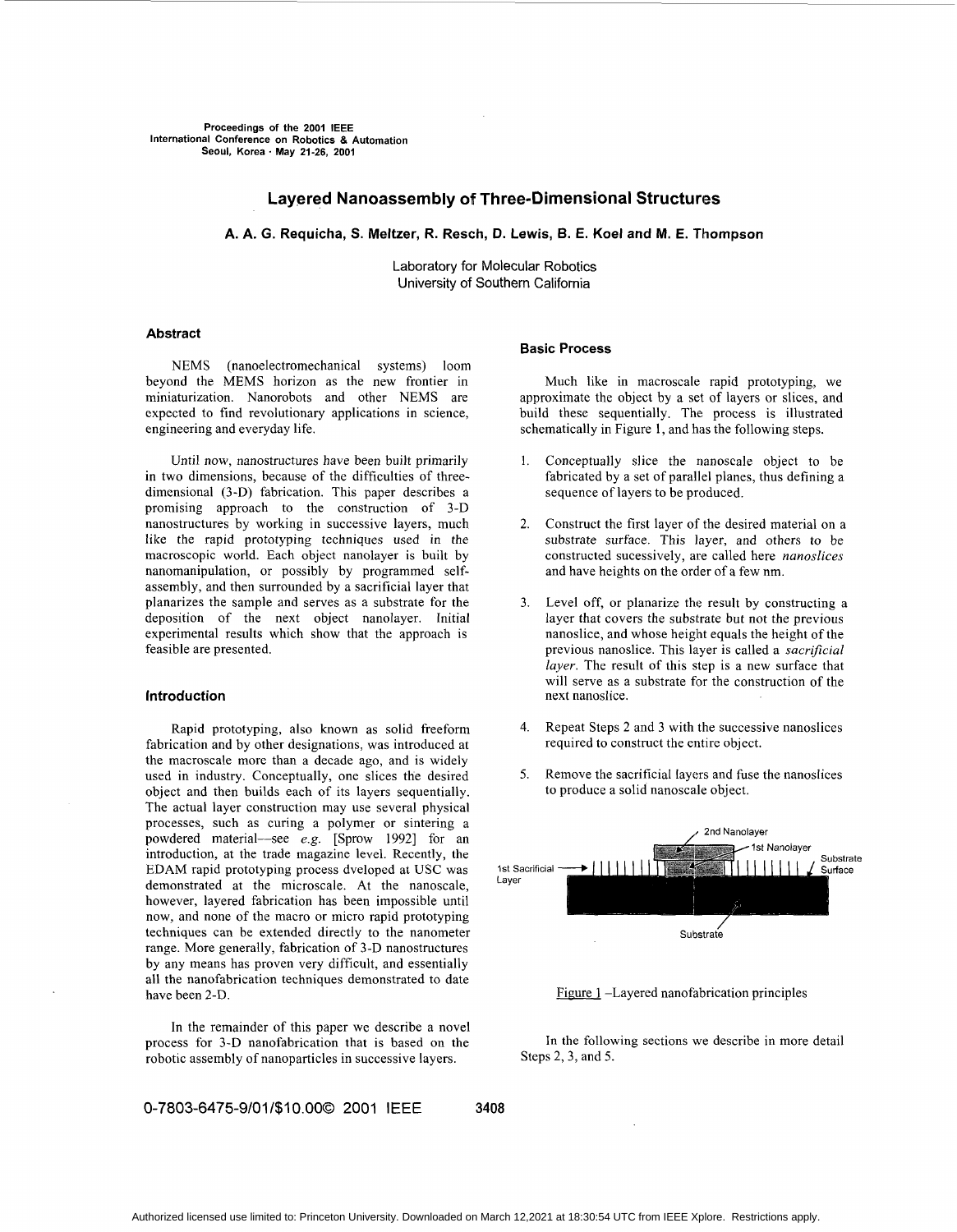#### **Nanoslice Construction**

We begin with a flat substrate surface, typically of (oxidized) silicon, in ambient air, at room temperature. Next we deposit (randomly) a set of nanoparticles. Typicaly these are gold nanoparticles of 5 nm diameter which are coated with hexanethiol (an organic molecule containing sulfur, which has a strong affinity for gold)



Figure  $2$  – Building a first nanoslice (a), depositing a sacrificial layer (b), depositing a second set of nanoparticles (c), building a second nanoslice (d), and removing the sacrificial layer (e).

The first nanoslice in built to a close approximation by assembling a group of nanoparticles, as shown schematically in Figure 2a. The assembly operations are performed with an Atomic Force Microscope (AFM) [Sarid 1994, Wiesendanger 19941, using robotic nanomanipulation techniques discussed in our earlier papers-see [Requicha *et al.* 1998, 1999] and references therein. Briefly, we proceed as follows. First we scan the sample to determine the initial, random configuration by using the AFM in dynamic, non-contact mode. Then we automatically determine the trajectories necessary to move the particles to the desired, final configuration. (This step will be reported in a paper currently in preparation.) Finally, we move each particle by disabling the AFM feedback and pushing the particle mechanically along a line that passes approximately through the particle's center.

This same procedure can be applied to successive nanoslices, as suggested in Figure 2c and 2d, provided that at each step we have a surface that can serve as a substrate for the deposition of additional particles and for their manipulation. This is the role of the sacrificial layers, discussed next.

### **Sacrificial Layers**

Figure 2b shows schematically the result of building a sacrificial layer by (chemical) self-assembly. A sacrificial layer must satisfy the following conditions.

- 1. The height of the layer must equal the height of the nanoparticles, so that the combination of the nanoslice and the sacrificial layer has an approximately planar top surface.
- 2. The sacrificial material must adhere to the silicon substrate and to the top of the previous sacrificial layer, but not to the nanoparticles.
- The top of the sacrificial layer must be suitable for the deposition of more nanoparticles and their manipulation with the AFM. 3.
- The sacrificial layers must be removable without damaging the nanoslices. 4.

The chemists in USC's Laboratory for Molecular Robotics are currently studying various sacrificial layer materials. We are investigating three approaches.

The first is the most well developed so far. It consists of immersing the sample in a solution of OTS (octadecyltrichlorosilane) so as to deposit a layer of ODS (octadecylsilane) on the silicon substrate. (Silanes are organic molecules that contain silicon atoms.) The ODS does not deposit over the gold, and allows deposition and manipulation of newly-deposited gold nanoparticles. However, the ODS layer is not as high as the particles. Currently we are attempting to synthesize molecules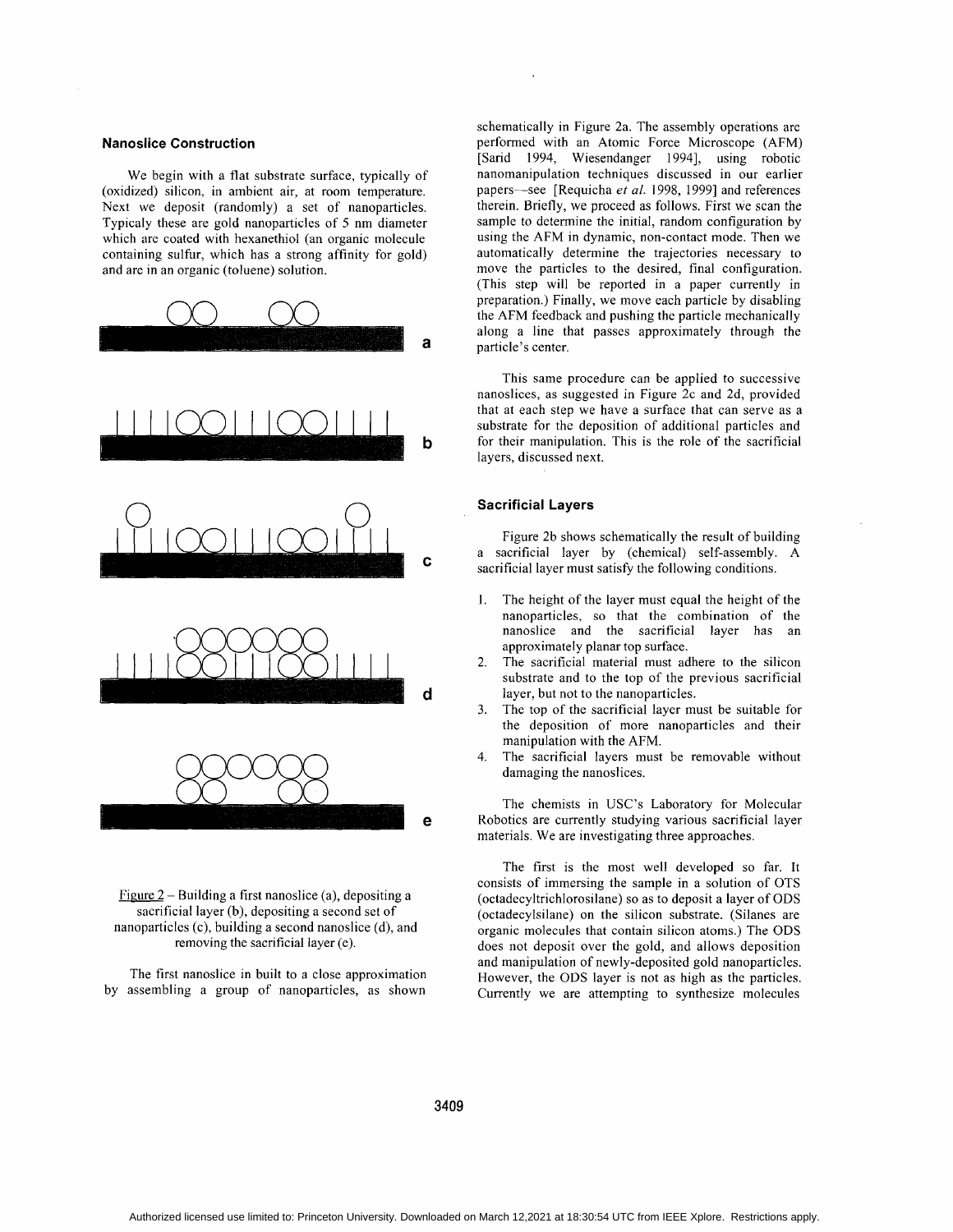similar to ODS but with longer chains. The sacrificial layer is removed by oxidation, treating the sample with ultraviolet radiation in an ozone chamber. However, it does not disappear completely. It leaves as a residue a thin layer of silicon oxide, with an height of approximately 0.27 nm. After some 20 layers this would cause the first nanoslice to be completely embedded in the silicon oxide. This is not ideal, but can be compensated for by building one or more extra nanoslices at the bottom of the object.

The second approach involves the deposition of alternating monolayers of charged polymers. The first layer is charged positively, say, the second charged negatively, and so on. Removal is achieved by oxidation. This technique has been demonstrated in the fabrication of organic light-emitting diodes and can produce layers of high quality on many substrates.

The third approach is currently being investigated by us, and involves zinc phosphonate films, which can be built to various heights. One of the most attractive characteristics of these films is that they can be dissolved in water, greatly facilitating the complete removal of the sacrificial layers.

### **Sacrificial Layer Removal and Nanoslice Fusion**

Sacrificial layer removal is illustrated in Figure 2e. Processes for this removal operation were discussed above. They are relatively simple, and range from oxidation to washing with water. However, we do not yet know what happens to the nanoslices when the sacrificial layers are removed. It is likely that the gold will fuse automatically. If this does not happen, we can link the nanoparticles in each **layer by using** di-thiols, which serve as a chemical glue. We have demonstrated that this is possible, and that a robotically-assembled collection of gold nanoparticles linked with thiols is stable, and in fact can be manipulated as a whole [Requicha et al. 1999]. Yet another possible fusion method is sintering by using, for example, microwave radiation. In summary, nanoslice fusion has not yet been adequately studied, but does not appear to cause unsurmountable problems.

#### **Experimental Results**

Here we present initial results obtained with ODS sacrificial layers. First we deposited a set of gold nanoparticles with diameters on the order of *5* nm on oxidized silicon, as explained earlier. Then we added a layer of ODs, and a second set of *5* nm nanoparticles. In Figure 3 particle 2 was deposited in the first operation, and particles 1 and 3 in the second. The single-line scan over particle 2 shows that it has a height of 4.7 nm (Figure *5).* Figure 4 depicts the result of pushing particle 1 on top of 2. The height of the resulting column is 9.9 nm (Figure 6). Although the ODS layer is much lower than desirable, these results show clearly that we can deposit successive layers of particles and we can manipulate nanoparticles that lie on top of the sacrificial layers.



Figure *3* - Deposition of two layers of particles



Figure  $4$  – Pushing particle 1 on top of 2



Figure *5* - Single-line scan over particle **<sup>2</sup>**

**341 0**